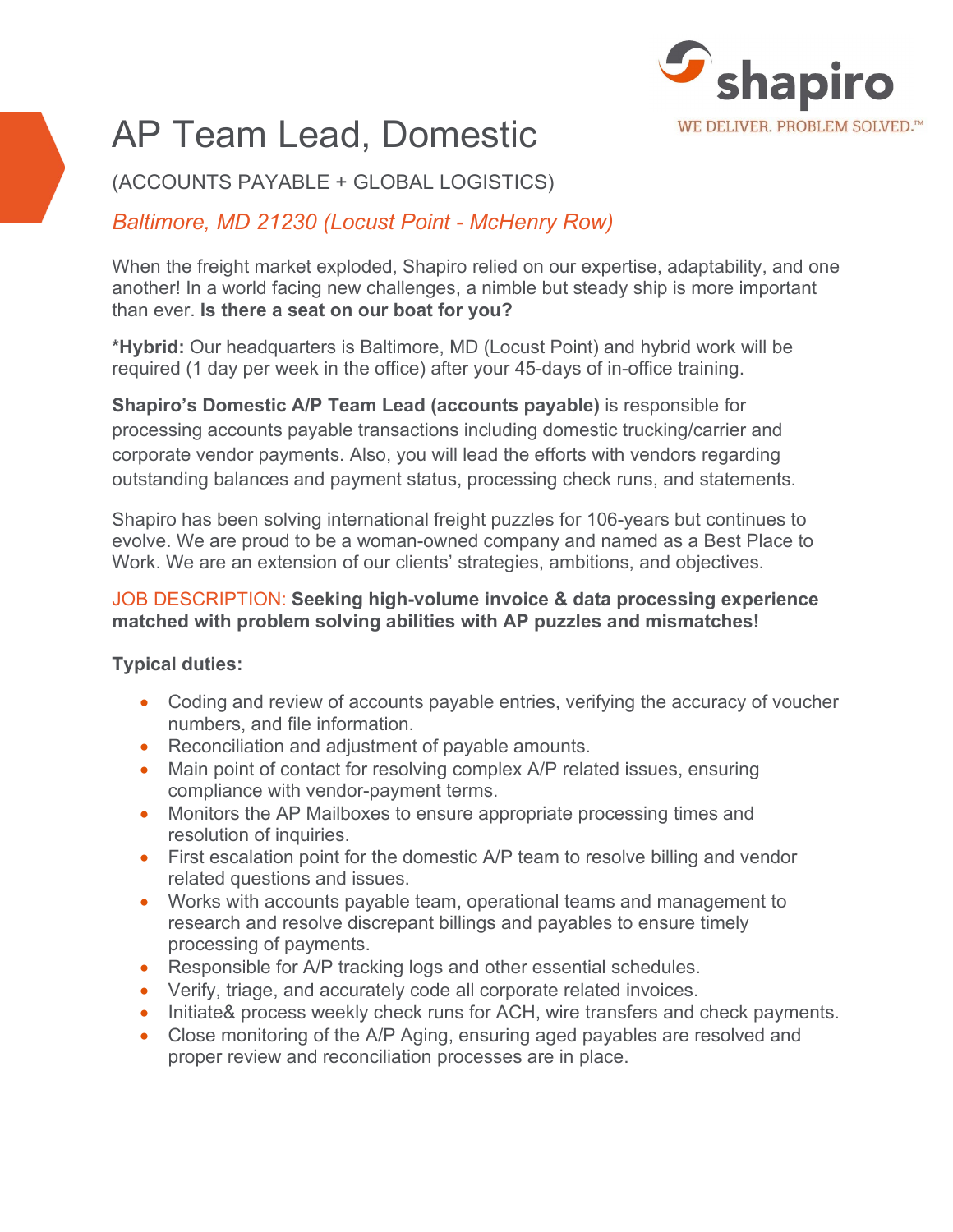- Collaborate with Accounts Payable Supervisor to maintain documented A/P best practices, identifying inefficiencies and recommending changes for review by senior management.
- Assist with processing urgent A/P check, ACH debit or wire requests.
- Stays informed of industry trends and regulatory requirements related to the trucking part of customs brokerage & international logistics.

SKILLS: Ability to remain engaged and focused. Excellent written and verbal communication skills. Ability to generate creative solutions and/or problem-solve.

- Professional behavior: Represents the company in a reputable, ethical, and businesslike manner and complies with company operating procedures and requirements.
- Strong leadership with the ability to motivate and mentor team members.
- Ability to remain engaged and focused. Excellent communication skills. Ability to problem-solve. Attention to detail and accuracy a must.
- Must be proactive with strong customer service skills, critical thinker, problem solver, able to be resourceful, organized, and detail & team oriented.
- Proficiency with computers and Microsoft Excel, Word, and Outlook.
- Proven data entry proficiency with attention to detail and strong typing skills.
- Ability to handle various tasks simultaneously under high pressure and within demanding time constraints.
- Consistently reports for work as scheduled, on-time and ready/able to perform job responsibilities.
- Proven ability to interact with all individuals within the organization and be able to communicate information to customers and vendors.
- Discipline to implement and follow Standard Operating Procedures.
- Team player able to build trust and prove dependability.
- Aptitude to be cross-trained and contribute.
- Adaptable and capable of working in fast paced environment.

## EDUCATION AND EXPERIENCE

- Bachelor's degree or equivalent combination of educational and professional work experience; focus in Accounting preferred.
- 3+ years of experience with high-volume accounts payable functions. Experience in domestic trucking or international logistics a plus.
- Supervisor or lead experience preferred but not required.
- Proven data entry proficiency with attention to detail and strong typing skills.
- Must pass both a background and credit check.
- EOE